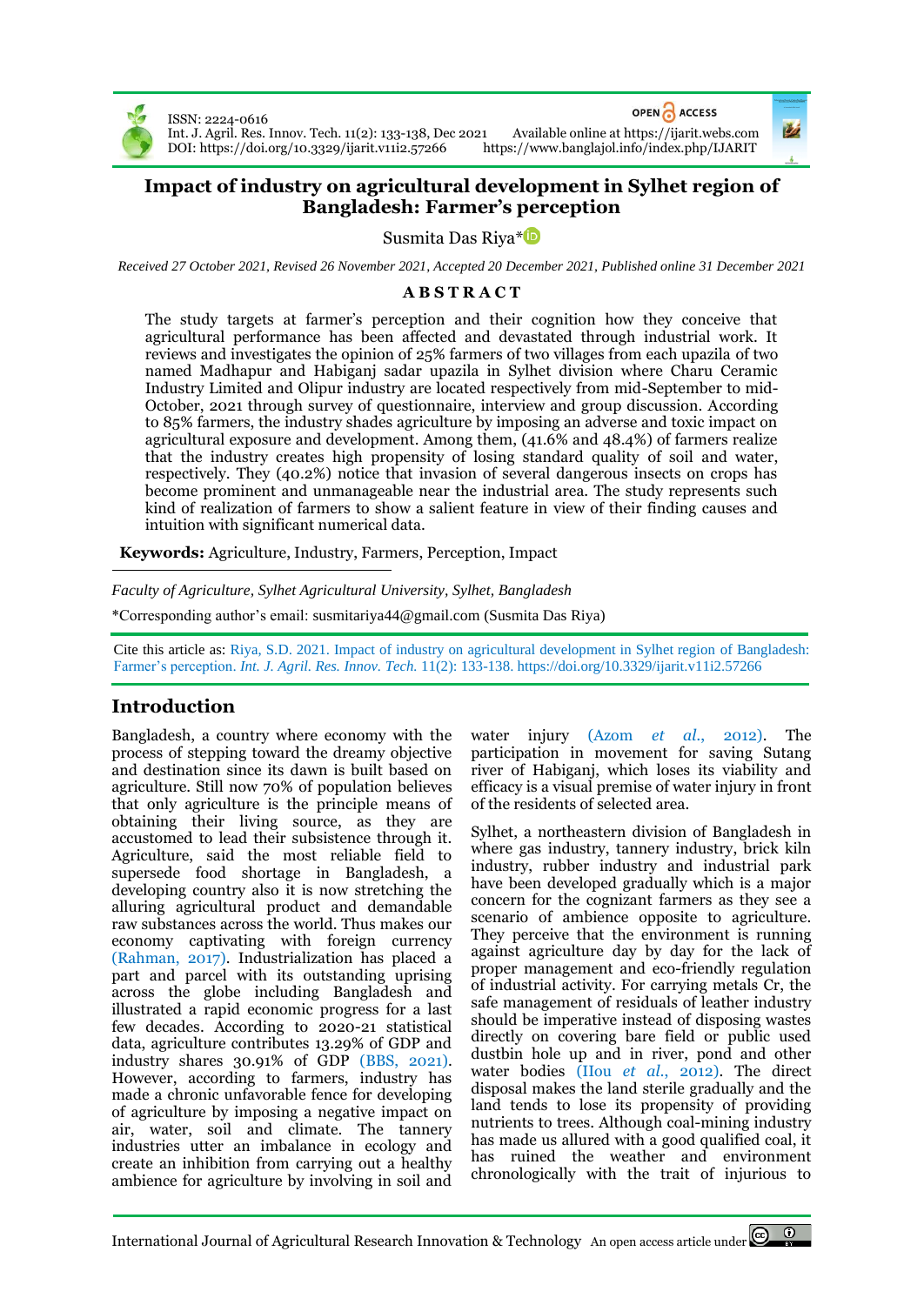natural resources (Hossain *et al.,* 2019). Industry has reared the moving toward a desirable economy and empowerment but it has become a cursed threat to our nature. Brick kiln industry, which is developed swiftly in Bangladesh acts as a prime factor in the activity of putting crops in environmental stress in shortage of fresh air caused by emission of sulfur dioxide, carbon dioxide, carbon monoxide and assists in growing up of temperature (Skinder *et al.*, 2013). The function involved in petroleum resources extraction in gas and oil industry clashes with environment and causes atmosphere impurity, biodiversity loss and also land, forest and water resources depletion (Emoyan *et al.*, 2008). An noticeable extent of pollutants including sludge, hazardous organic compounds ammonia, risky hydrogen sulphide, venturesome chemicals such as chromium, synthetic tannins, insalubrious oil are released from leather industry which defiles soil, water and thus creates an intense liability of<br>amplifying environment friendly greener amplifying environment friendly technology operative to regain the agricultural environ (Sumita *et al.*, 2015). Land loses soil nutrients and gains acidity as being abused with intolerable heavy metals near the brick kiln industry and soil degradation and profanity provide an ominous fence for agriculture. (Bisht and Neupane, 2015). In Bangladesh, brick kiln industry rears a negative impact on ecology and Arsenic, Cadmium that are major available including secondary availability of Nickel, Chromium and Lead exist in the area near the industry contaminate the environment (Proshad *et al.*, 2017). In addition, near the brick kiln area, the plants lose natural food forming process named photosynthesis, are not able to carry out its growth and development and cannot possess its usual fruit shape, height (Adrees *et al.,* 2016). The top soil of land having heavy metals near the brick industry is in a dangerous state and thus affects agricultural productivity as soil is the first demand for growing up of plants (Shaha *et al.*, 2021). According to the residents of selected area in Sylhet, the farmers also sell their top soil of land to the industry authority for a temporary benefit, which is used in industrial work and make their land unsuitable for plant growth. In addition, the underground land near the brick kiln industry loses its viability and existing lives are reduced to death (Gupta and Narayan, 2010). Several studies have been represented based on industrial impact but there was no one based on farmer's perception. The main objective of the study to evaluate the impact of industry on agriculture in the farmer's eye. The study demonstrates the perception and observation of farmers of Sylhet about the impact of industry on agricultural ambience and natural resources related to agriculture.

# **Methodology**

## *Site selection*

To explore the impact of industry on agriculture, two upazilas of Habiganj district situated in north-eastern region of Bangladesh in Sylhet Division named Madhabpur and Habiganj Sadar were selected. Two villages of each upazila were picked out based on geographical location based on availability of industry and opinion of Upazila Agriculture Officer (UAO) and Sub-Assistant Agriculture Officer (SAAO).

## *Data collection*

To accumulate the data for analysis of the study, three kinds of methods, which are effective and popular for collecting appropriate information were used from mid-September to mid-October 2021. First of all, with the help of SAAO, Chairman, Member, Sordar of villages and representatives of respective upazila, a list of 400 of total 1600 farmers of selected two villages of each selected upazila which was 25% of total farmers of specific area was made to perform a primary survey through questionnaire about their age, education, family size, farm size, farming experience, other profession besides farming, their positive and negative attitude towards industry and agriculture based on their empowerment, income and surrounding environment and the extent of several changes of environment they invent after construction of industry.

Afterwards, an interview session was conducted with them to pull out their opinion apparently. Then the selected samples were sub divided into 10 groups for having group discussion to gather their collective opinion. Finally, an ultimate general discussion was extended for a couple of days.

## *Data analysis*

The data through SPSS software into numerical number and tabulated form were analyzed and coded. To make the study apprehensible, two statistical measures such as percentage, range were used along with writing in text.

## **Results and Discussion**

#### *Socio-economic characteristics of the participated farmers*

Based on socio-economic aspects, the participated farmers were arranged in category in this regard. Most of the farmers (42.5%) who revealed their cognition in the survey of questionnaire belonged to 18-35 years questionnaire belonged to demonstrated on the table 1 where majority of the farmers could sign properly and 36.6% crossed primary school education. In case of family, majority (39.3%) had large sized family and majority (44.2%) had high farming experience since their childhood where (40.8%) of them had medium farming experience. Only 38.0% involved other profession besides cultivating such as student, fishing, boatman and carpenter.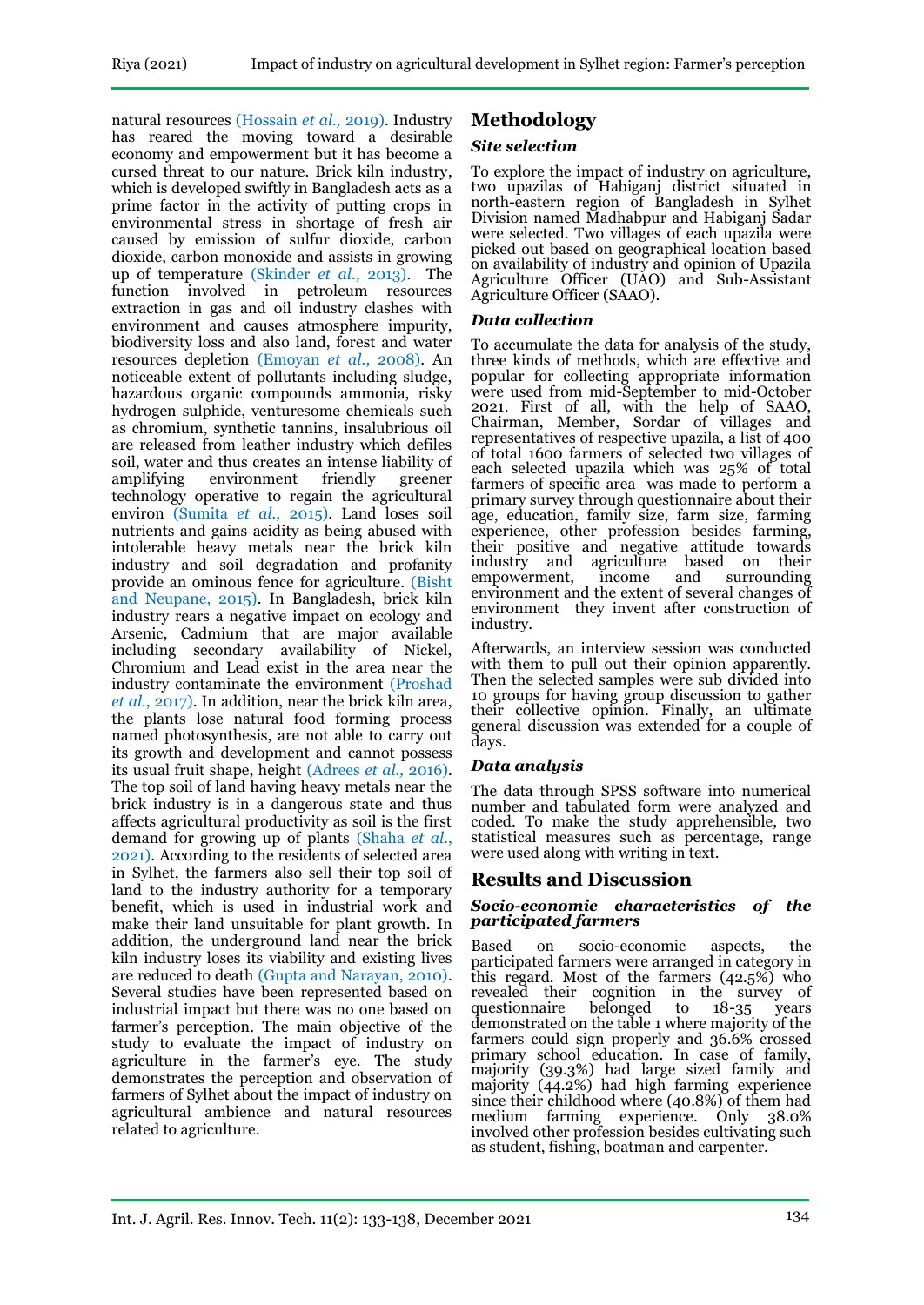Table 1. Socio-economic characteristics of farmers.

| <b>Age Percentage</b>                       |                       |                |                          |  |
|---------------------------------------------|-----------------------|----------------|--------------------------|--|
| Young aged $(18-35)$                        | Middle aged $(36-46)$ |                | Old aged (above 46)      |  |
| 42.5%                                       | 39.7%                 |                | 17.8%                    |  |
| <b>Educational Level Percentage</b>         |                       |                |                          |  |
| No Education                                |                       | 22.5%          |                          |  |
| Primary Education (1-5)                     |                       | 36.6%          |                          |  |
| Secondary Education (6-10)                  |                       | 32.9%          |                          |  |
| Higher Secondary Education (11-12)          |                       |                | 2.0%                     |  |
| Higher Education (13 & above)               |                       |                | 6.0%                     |  |
| <b>Family Size Percentage</b>               |                       |                |                          |  |
| Small $(2-4)$                               | Middle $(5-7)$        |                | Large $(8 \&$ above 8)   |  |
| 25.2%                                       | 35.5%                 |                | 39.3%                    |  |
| Farm Size Percentage (Hectare)              |                       |                |                          |  |
| Small (0.20-1.00)                           | Medium (1.10-2.99)    |                | Large $(3.0 \&$ above 3) |  |
| 47.5%                                       | 40.7%                 |                | 11.8%                    |  |
| <b>Farming Experience Percentage</b>        |                       |                |                          |  |
| Low                                         | Medium                |                | High                     |  |
| 15.0%                                       | 40.8%                 |                | 44.2%                    |  |
| <b>Other Profession Besides Cultivating</b> |                       |                |                          |  |
| Yes                                         |                       | N <sub>0</sub> |                          |  |
| 38.0%                                       |                       |                | 62.0%                    |  |

#### *Finding of a general perception of farmers about the impact of industry on environment taking place*

air, soil and water. They (47.4% and 34.9%) thought the impact was both medium and high, respectively. We had only focused on the opinion of the majority (85.0%) to continue the study comprehensible.

Majority (85.0%) of participated farmers elicited a negative impact occurred after construction of industry on elements of environment including

Table 2. A general perception of farmers about the impact of industry.

| Perception about the impact on environment                   |                 |           |  |
|--------------------------------------------------------------|-----------------|-----------|--|
| Positive impact                                              | Negative Impact | No impact |  |
| No percentage                                                | 85.0%           | 15.0%     |  |
| Perception about intensity of negative impact on environment |                 |           |  |
| Low                                                          | Medium          | High      |  |
| 17.7%                                                        | 47.4%           | 34.9%     |  |

#### *Finding of perception of farmers about the industrial impact on air, soil and water*

The opinion revealed by the farmers about impact on air, soil and water was negative and disappointing. In case of impact on air and soil, majority (46.2% and 42.0%) agreed and they

observed medium impact, respectively but about the impact on water, majority (48.4%) perceived high change. It seems that air, soil and water in river or pond of an industrial area are toxic and unhealthy for utilization to all lives in comparison with a non-industrial area (Ogedengbe and Oke, 2011).

Table 3. Perception of farmers about the impact on air, soil and water

| Perception about the impact on air   |        |       |
|--------------------------------------|--------|-------|
| Low                                  | Medium | High  |
| 11.7%                                | 46.2%  | 42.1% |
| Perception about the impact on soil  |        |       |
| Low                                  | Medium | High  |
| 16.4%                                | 42.0%  | 41.6% |
| Perception about the impact on water |        |       |
| Low                                  | Medium | High  |
| 11.3%                                | 40.3%  | 48.4% |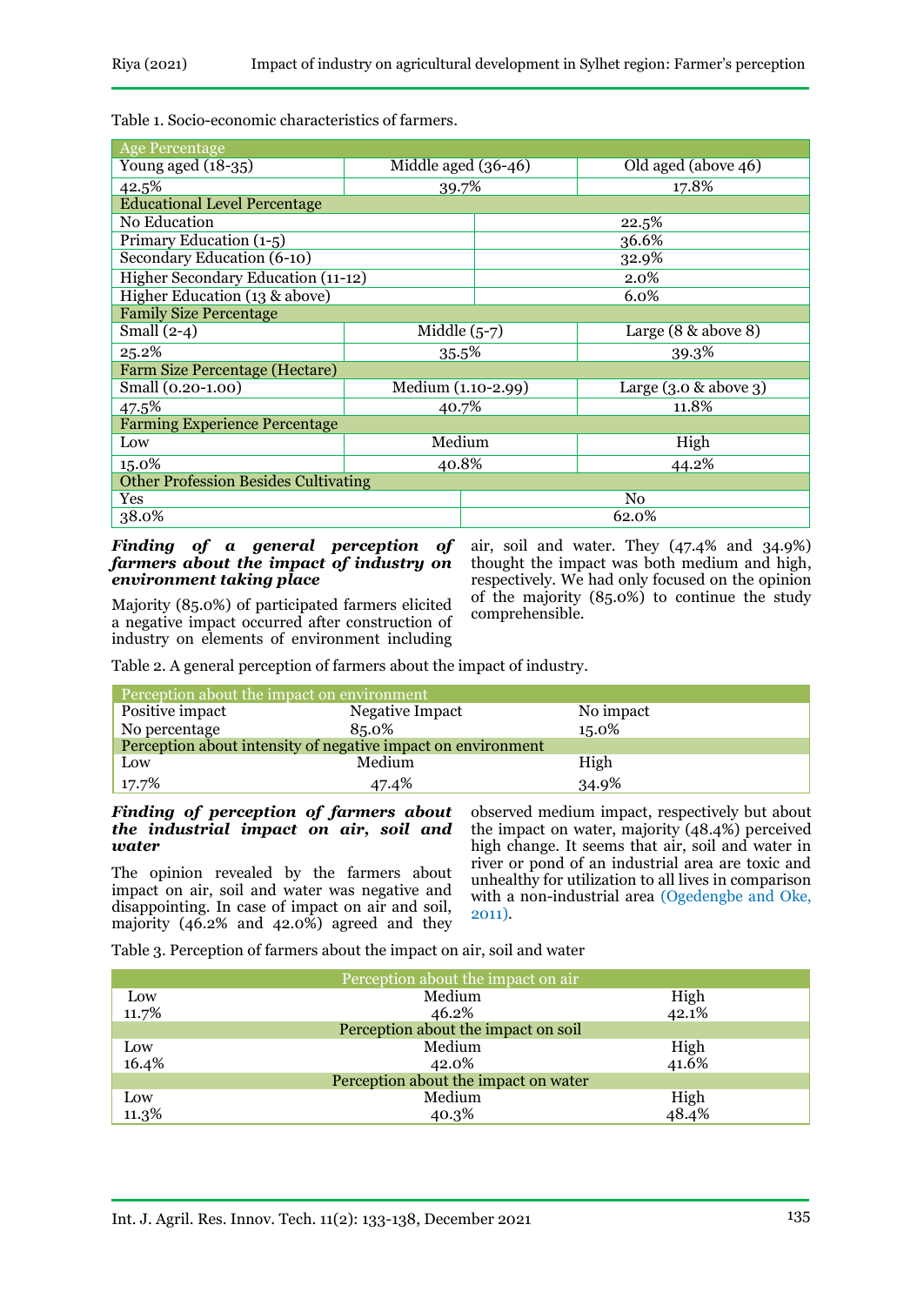#### *Finding of perception of farmers about the causes of industrial impact on air, soil and water*

Majority (67.4%) of the farmers narrated that the incessant gas produced from the industry had contaminated the fresh air, which was visible in naked eyes. Several risky gases produced from the brick kiln industry simultaneously cause air polluted and poor quality, which affects agricultural crops (Hoang and Nguyen, 2010). Some (12.4%) of them found no reason and their perception about the fact was a natural process. In case of soil, majority (45.7%) perceived that the cultivated land had reduced in quantity and lost its nutritional quality. Also 36.2% of them thought about the reason of reduction of soil quality that top soil was used in industrial work for ceramic forming activities, as it was visible to them. The losing of top soil, which is the prime

element for crops growth, can cause nonproduction and shortage of food (Hossain *et al*., 2019). Some (10.6%) of them thought the extent of heavy metals in soil had gradually increased. The remaining others took it as a natural process. In regard of water, they asked us to visit Sutang River so that we could fathom the reflection of industrial impact on river. They perceived that the river had died, lost its natural depth and color, being cursed with black, sour and fault water also the lives of river subjected to death. They made the industry liable for this. More than one-third (44.1%) farmers felt disposal of industrial waste in river pollute the water. In case of leather industry, chromium level is minimized for protection of environment and reduction of toxicity by repeated using of wastewater (Patrice *et al*., 2019).

Table 4. Perception about the causes of impact on air, soil and water.

| Perception about the causes of impact on air   |       |
|------------------------------------------------|-------|
| No cause                                       | 12.4% |
| Production of gas from industry                | 67.4% |
| Other accessory technologies, vehicles         | 20.2% |
| Perception about the causes of impact on soil  |       |
| No cause                                       | 7.5%  |
| Reduction in quantity                          | 45.7% |
| Selling of top soil to industrial authority    | 36.2% |
| Mixing up with heavy metal                     | 10.6% |
| Perception about the causes of impact on water |       |
| No cause                                       | 9.2%  |
| Used in industrial work                        | 46.7% |
| Disposal of waste of industry                  | 44.1% |

#### *Finding of perception of farmers about the impact of industry on temperature, rainfall*

Majority (52.7%) of the farmers felt that temperature crossed its natural level during summer and a countable number (30.4%)

perceived that temperature became lower in winter and 16.9% of them found no reason. In case of rainfall, majority (43.7%) revealed that they felt reduction in rainfall and 37.5% of them felt untimely rainfall.

Table 5. Perception of farmers about the impact on temperature and rainfall.

| Perception about the impact on temperature  |       |
|---------------------------------------------|-------|
| No impact                                   | 16.9% |
| Increased temperature in summer or drought  | 52.7% |
| Decreased temperature in winter or coldness | 30.4% |
| Perception about the impact on rainfall     |       |
| No impact                                   | 10.2% |
| Reduction in rainfall                       | 43.7% |
| Unusual rainfall in respect of time         | 37.5% |
| Rainfall more than normal or excess         | 8.6%  |

### *Finding of perception of farmers about the causes of impact of industry on temperature, rainfall*

The majority (45.8%) of farmers thought that the land quantity reduced after industry had built up; that's why deforestation and cut down of numerous aged plants for building up new

residences for growing up population taking place with the development of industry. Such activities aid to continue to speed up temperature in a curse manner. The trees have a comfortable optimum temperature range to continue their development function. The gradual speed up of temperature deviates them from continuing their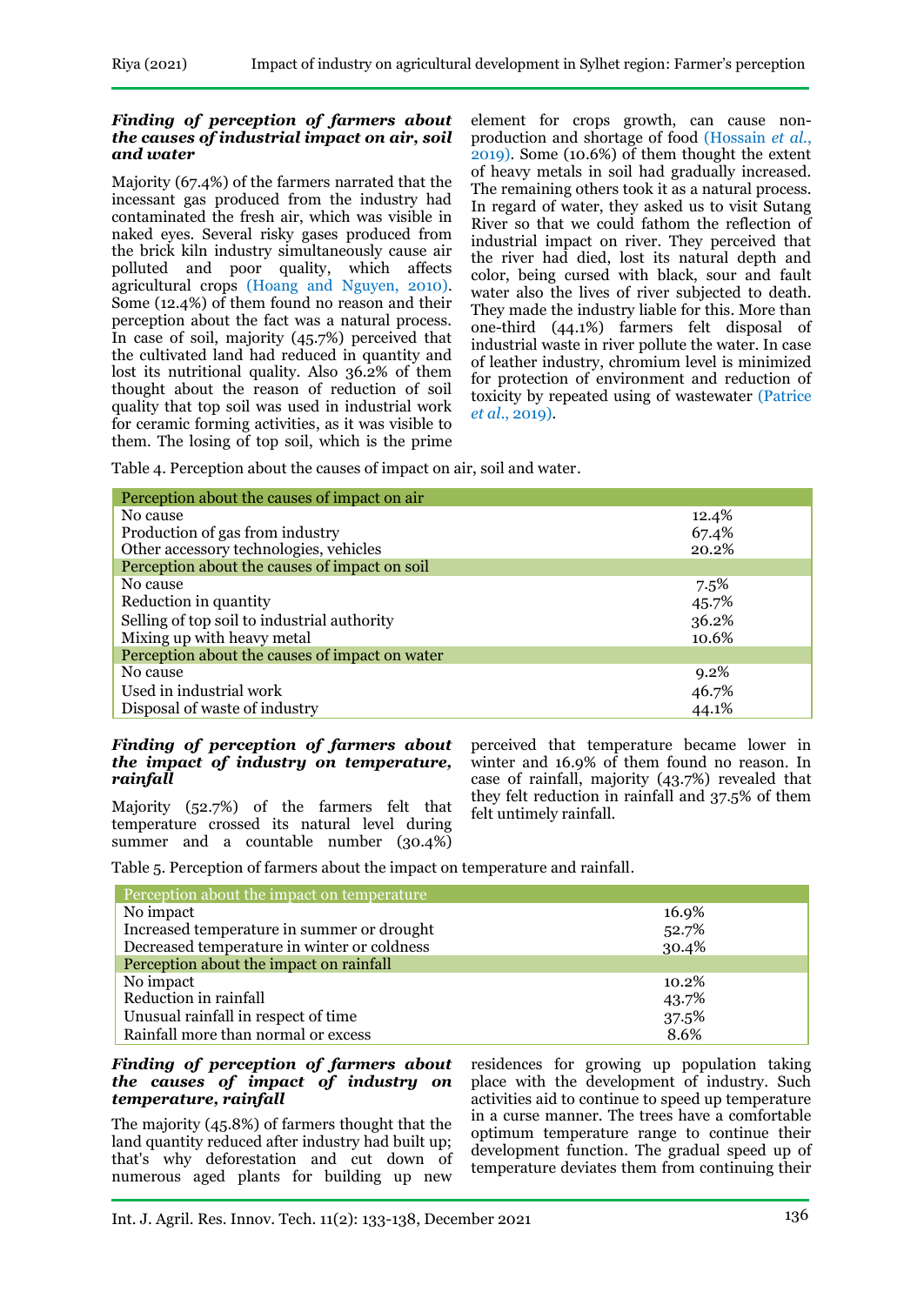natural physiological process. By perceiving that, the farmers were in anxiety and felt unsafe for their desirable crops. They also made the industry responsible for the unethical act of producing gas continuously. In case of automotive industry, Magnesium can be used in a wide way to save the ambience from toxic high temperature as temperature increases in a swift speed in the industry production process

(Mustafa, 2008). In the farmer's thought deforestation also led to an unusual nature in rainfall. They expressed the significant feature of rainfall for grain flourishment and welldeveloped traits of plant but they felt a difference in plant growth for shortage or excessive nature of rainfall.

Table 6. Perception of farmers about the causes of impact of industry on temperature, rainfall.

| No cause                                     | 14.4% |
|----------------------------------------------|-------|
| Deforestation after construction of industry | 45.8% |
| Gas production from industry                 | 39.8% |

#### *Finding of perception of farmers about the impact of industry on plant development*

Almost more than one-third (40.2%) found rapid availability of insects which acted as a barrier in plant growth. They tried to excess the dose of insecticide from recommended one day by day, which made the insects gradually resistant to the insecticide. They also observed reduced plant height near the industrial area and dying of plants in dryness. The plants deflect from normal morphological or external appearance in case of exceeding heavy metal and wastewater has a leaning to minimize and deter growth of seedlings of a major crop called prime food of us is rice (Katepogu *et al.*, 2015).

Table 7. Perception of farmers about the impact on plant development.

| Reduction in plant height  | $11.2\%$ |
|----------------------------|----------|
| Intensity of insects       | 40.2%    |
| Retarded growth            | 15.7%    |
| Reduction in yield         | 20.1%    |
| Drying and dying of plants | 12.8%    |

#### *Finding of perception of farmers about their positive and negative attitude towards industry and agriculture based on empowerment, income and interest*

More than one third of the participated farmers (40.6%) perceived that they could income easily by involved in industry. They thought it would take less time as they got the wage daily being a worker and there was no risk of losing yield victimized by extreme weather impact. In addition, there was no sharing of profit with the owner of the land. On the other hand (59.4%) of the farmers adored cultivating as they were involved since their childhood and they enjoyed the rice, vegetables cultivated with their own hand. They even could not think that they would quit farming as their ancestor also served the same occupation. They also did not face safe as they heard working in the industry caused health insalubrious. However, all of the participated farmers agreed that they wanted industry in this area as they thought industry meant development but they were also in agony, as they perceived gradually that the industry was making the environment unfavorable for natural lives. They demanded an eco-friendly industry so that industry and agriculture could not clash. They did not want to imagine the scenario of shortage of paddy in their residence by making the

agricultural ambience unfavorable. The favorable measures, use of fertile soil in an auspicious weather, a great effort of extension worker and proper management can provide food availability firm for all in a developing country like us (Pawlak and Kolodziejczak*,* 2020).

## **Conclusion**

The farmer's perception seems sound as they are habituated to the environment and have enough intuition to catch up the change. They access that the compulsory requirements such as soil and water for agricultural development are being degraded and also temperature, rainfall which are momentous for crop enhancement have turned into adverse form for plant growth. They have also explicated that insect intensity has crossed its natural level and an intolerable use of insecticide has made the surroundings including soil, water and the product unsuitable and unhygienic. In fact, they have felt that the plants initiate to lose its natural growth tendency and production ability.

Industry is essential in Bangladesh to overcome unemployment problem and for being consistent to run with the worldwide development. However, putting agricultural development in a dangerous state to continue the industry is an